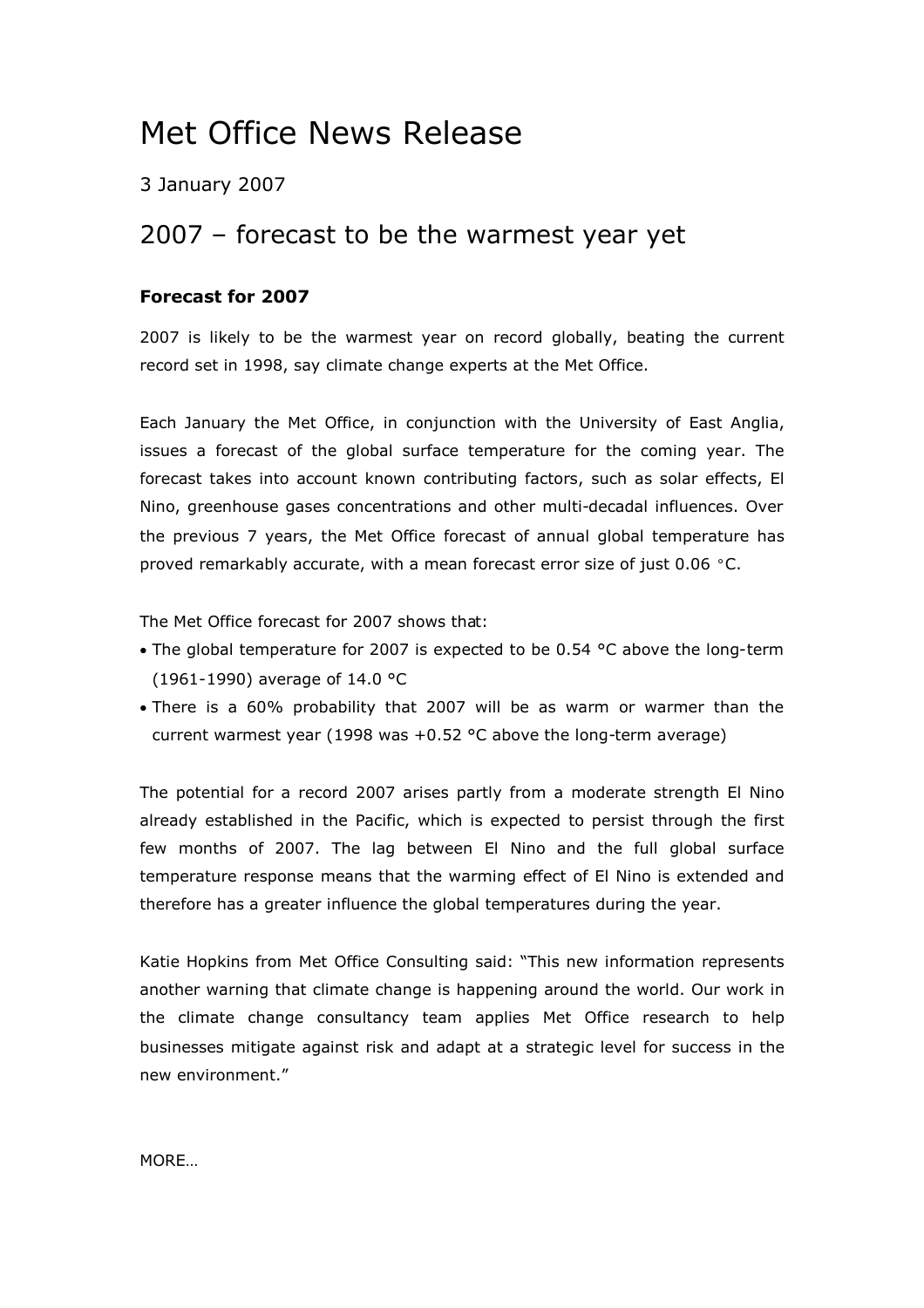The UK Climate Impacts programme (UKCIP) < [www.ukcip.org.uk/](http://www.ukcip.org.uk/) > also provides scenarios that show how our climate might change and co-ordinates research on dealing with our future climate.

#### **Review of 2006**

This startling forecast follows hard on the heels of news that 2006 was the warmest year on record across the UK.

For 2006, all UK data has now been gathered, revealing a similar story to that of Central England temperature already announced last month:

- For the whole of the UK, 2006 was the warmest year on record with a mean temperature of 9.7 °C, 1.1 C above the long-term average. This is in a temperature series that goes back to 1914.
- A summary of the UK figures are:

| Region    | Mean | Compared with  | Sunshine | Compared      | Rainfall | Compared      |
|-----------|------|----------------|----------|---------------|----------|---------------|
|           | temp | long-term      | (hours)  | with<br>long- | (mm)     | with<br>long- |
|           | (°C) | average $(°C)$ |          | term average  |          | term average  |
| <b>UK</b> | 9.7  | $+1.1$         | 1507     | 113%          | 1176     | 104%          |
| England   | 10.6 | $+1.2$         | 1637     | 112%          | 851      | 102%          |
| Wales     | 9.9  | $+1.0$         | 1534     | 113%          | 1420     | 99%           |
| Scotland  | 8.25 | $+1.1$         | 1300     | 112%          | 1652     | 109%          |
| N Ireland | 9.7  | $+1.0$         | 1408     | 115%          | 1156     | 104%          |

Autumn 2006 (September to November) was also exceptionally mild over many parts of Europe *[link to [http://www.wmo.int/web/Press/PR\\_768\\_English.doc\]](http://www.wmo.int/web/Press/PR_768_English.doc)* at more than 3 °C above the climatological average from north of the Alps to southern Norway. In many countries it was the warmest autumn since official measurements began.

## **ENDS**